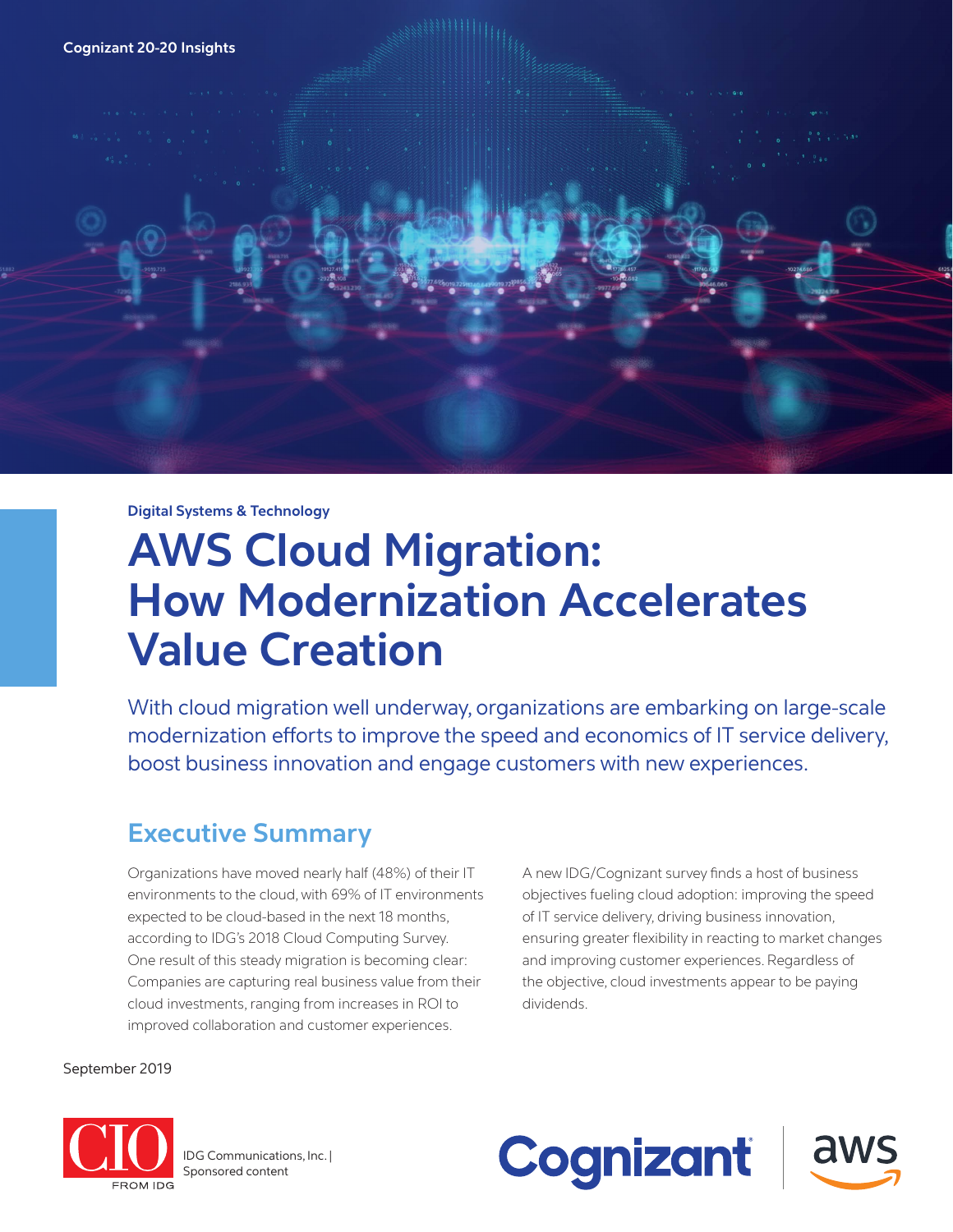# **Top business goals driving investments in cloud computing initiatives**



Source: IDG, July 2019, 198 U.S. IT decision-makers (itdm) at the director-level or above at companies that have begun or are actively planning cloud initiatives. Decision-makers are split evenly between IT-roles and tech-involved lines of business. Companies are selected to have either a minimum of \$1B annual revenue and/or 1000 employees. Figure 1

The path to capturing value with the cloud is not without speed bumps. Common challenges include integrating cloud services with existing systems, and aligning IT and LOB priorities. It's also easy for the sheer scope of a cloud migration strategy to seem overwhelming when considered through the lens of digital transformation that impacts the entire organization.

To increase the odds of success, organizations should consider a more accessible approach to cloud migration that focuses on four core pillars: platforms, applications, data and experience.

These modernization initiatives can be addressed independently – based on priorities and resources – but also should be considered collectively within the context of a broad, strategic framework.

"We tend to look at modernization as all or nothing, but you can demystify it by decoupling modernization programs and running them independently of each other," says Raja Renganathan, Global Head of Cognizant's AWS Business. "When embarking on a transformation journey, organizations can start with any of the four pillars, but not treat them as silos."

To increase the odds of success, organizations should consider a more accessible approach to cloud migration that focuses on four core pillars: platforms, applications, data and experience.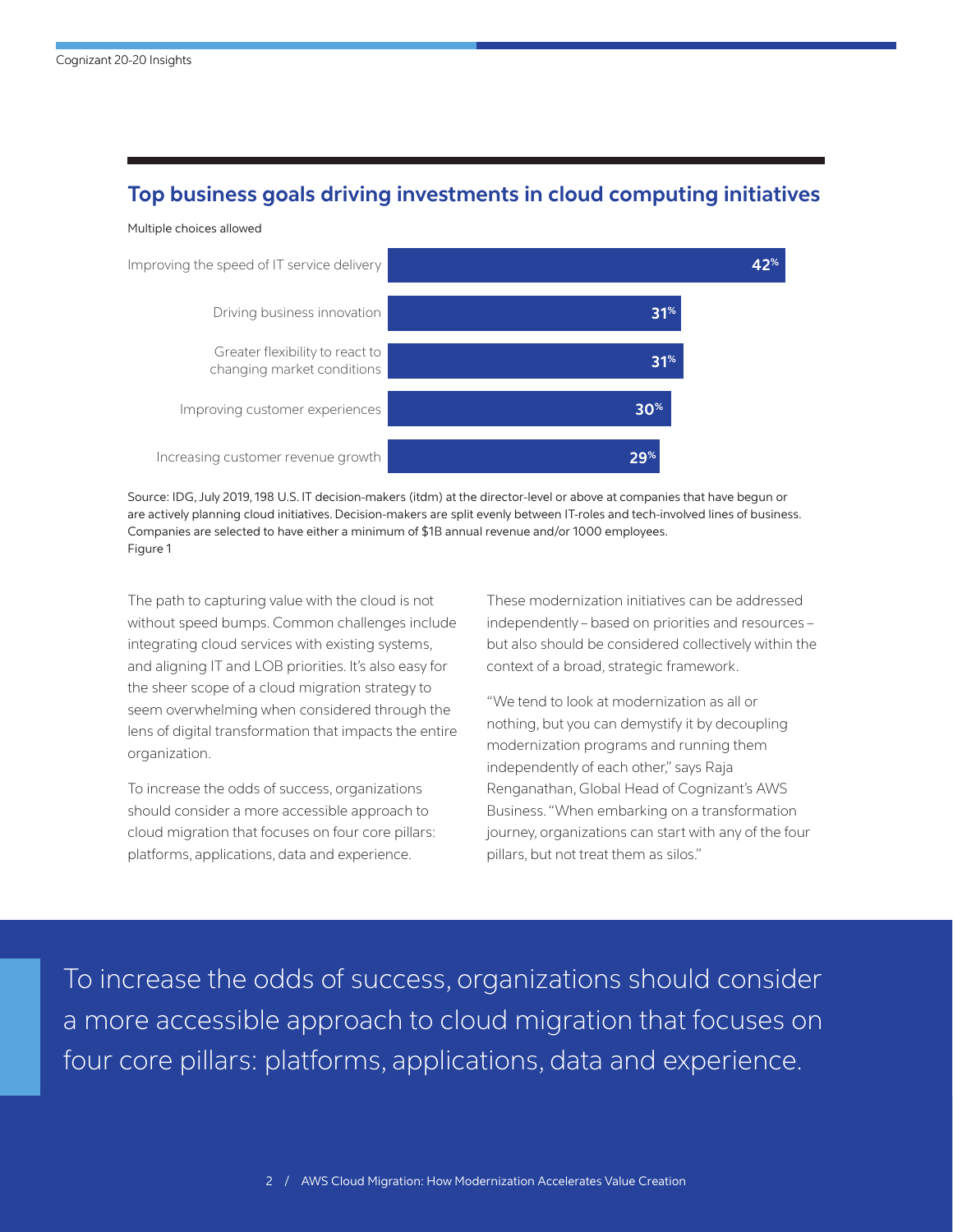# **The four pillars of cloud modernization**

Organizations are channeling cloud-based investments across a variety of activities encompassing experiences, data, applications and development platforms as well as umbrella issues such as compliance and digital resilience. Given this diverse set of activities, it's easy to see how quickly an organization can bump up against resource constraints.

With activities split across multiple areas, it's clear cloud migration is not a one-size-fits-all endeavor. In the survey, experience transformation ranked as the top priority for cloud adoption, chosen by a quarter of respondents; this is 53% higher than the percentage of respondents who cited data modernization or application modernization as their top priority.

## ❙ **Experience modernization**

Organizations are pleased with their progress toward experience transformation: 87% said they were on track or ahead of schedule. Experience transformation rises to the top of the modernization agenda because it is at the heart of myriad business objectives, from boosting customer satisfaction (89%) to maximizing profits (87%) and streamlining integration (81%).

## ❙ **Data modernization**

Data transformation efforts, for which nine in 10 respondents claim are on track or ahead of schedule, are a top priority for organizations focused on meeting the demands of new technology (89%), maintaining a competitive edge (87%) and fostering better decision-making (85%). An adaptive data foundation, in the form of a cloud-first, AI-driven data ecosystem, is critical to unlocking the value in legacy data stores, and better understanding business and customer needs.

## ❙ **Application modernization**

Application transformation provides a critical path to the cloud as a means of reducing the number of

# **Cognizant and AWS: Collaborating for modernization**

Driving digital value through the cloud is not easy. That is why Cognizant and AWS are bringing their collective strengths to bear to help organizations meet the demands of the modernization challenge. Cognizant, an APN Premier Consulting Partner, offers a wealth of consulting expertise and robust global delivery models.

Coupled with the reliable and highly scalable AWS cloud infrastructure and app ecosystem, this collaboration provides a compelling framework for solving today's digital challenges. Services range from hassle-free transformation frameworks and blueprints for migrating application and data workloads and developing cloud-native applications, as well as a management platform that automates governance across the cloud ecosystem.

Regardless of where you are in your cloud modernization journey, Cognizant and AWS can help you plan, implement and manage an effective cloud transformation roadmap.

disparate systems (89%), streamlining applications (83%), and enabling IT to respond more rapidly to changes (83%). There is one level of disconnect between IT and non-IT respondents that bears watching: 78% of IT professionals were confident in their understanding of cloud and the reasons for application modernization, while only 45% of non-IT respondents voiced the same confidence. There's opportunity there for IT leaders to further educate business stakeholders on the benefits of application modernization.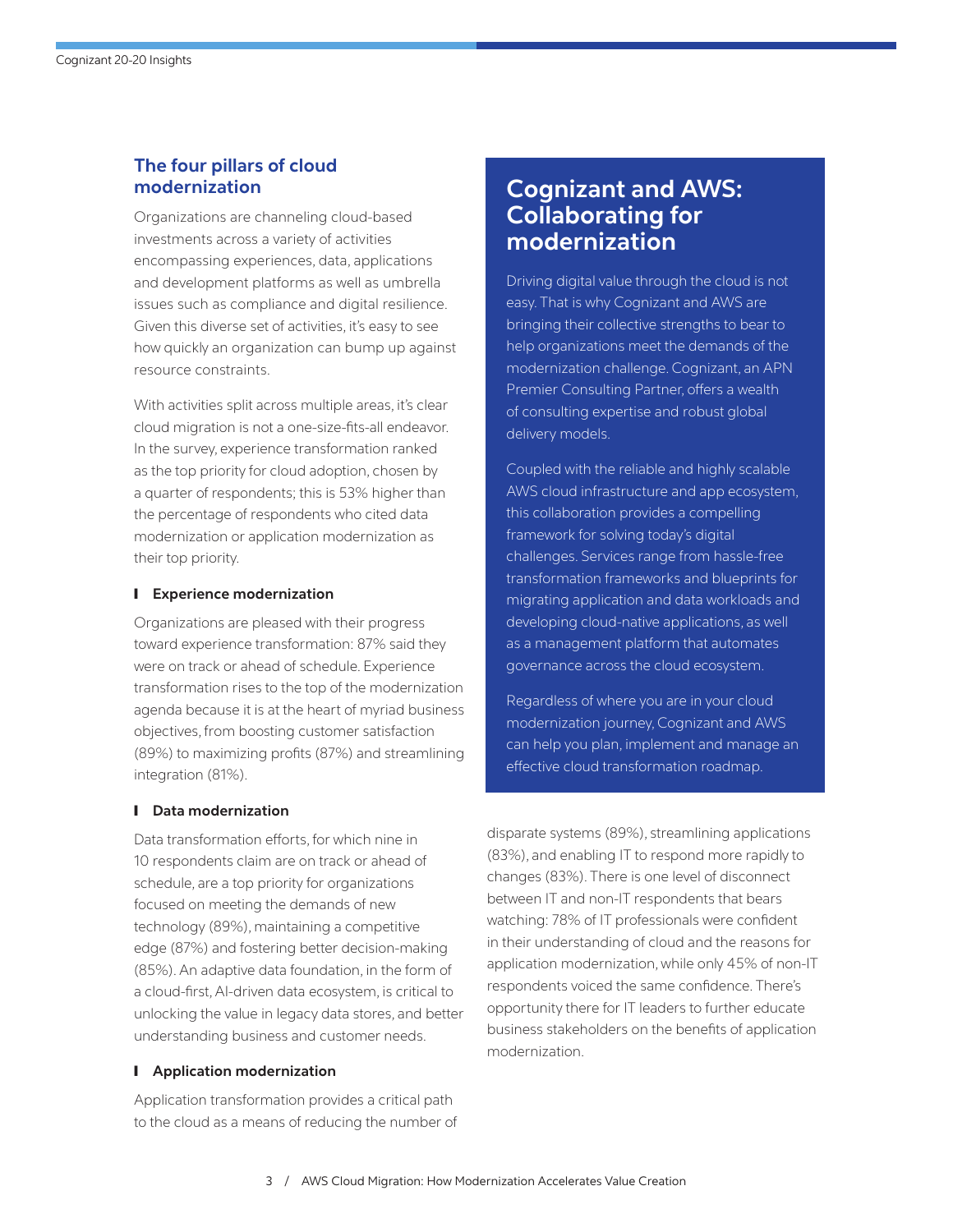# **Cloud adoption activities**



#### ❙ **Platform modernization**

At a platform level, modernization via cloud migration encompasses a range of transformation initiatives, including building cloud-native apps, creating a resilient backbone embracing DevOps, migration of enterprises apps, and managing apps and workloads cost-effectively.

For this pillar, IT is more predisposed to modernizing platforms to ensure customer satisfaction than non-IT respondents (75% vs. 33%). At the same time, the survey found non-IT professionals are more likely to consider native cloud app development as a key to success in this new era of digital business, compared with IT respondents (92% vs. 83%).

# **Capturing business value**

Regardless of the starting point, the lion's share of respondents (94%) maintain they are generating business value from the modernization journey. Among the top-cited benefits are increases in ROI, improved collaboration and increased customer satisfaction.

Those not yet seeing value tend to be in the early stages of adoption. In addition, challenges to cloud adoption remain; in particular, 77% view integration of cloud services with existing systems as a significant or moderate obstacle.

# **Next steps for accelerating value**

As cloud maturity evolves, companies in search of next-level outcomes should consider the following strategies to accelerate business value:

**Pick a lane.** The survey underscores the benefits of cloud migration, regardless of the starting point. Prioritize based on your organization's specific needs, and focus initial investments accordingly to more easily justify migration costs. Quick wins will open new paths for investment, giving organizations the options to address core modernization pillars sequentially or in parallel.

**Embrace the stakeholders.** Do not underestimate the importance of change management to cloud transformation. IT leaders should engage across all key stakeholders – business leaders, partners, vendors, and customers – to discuss goals and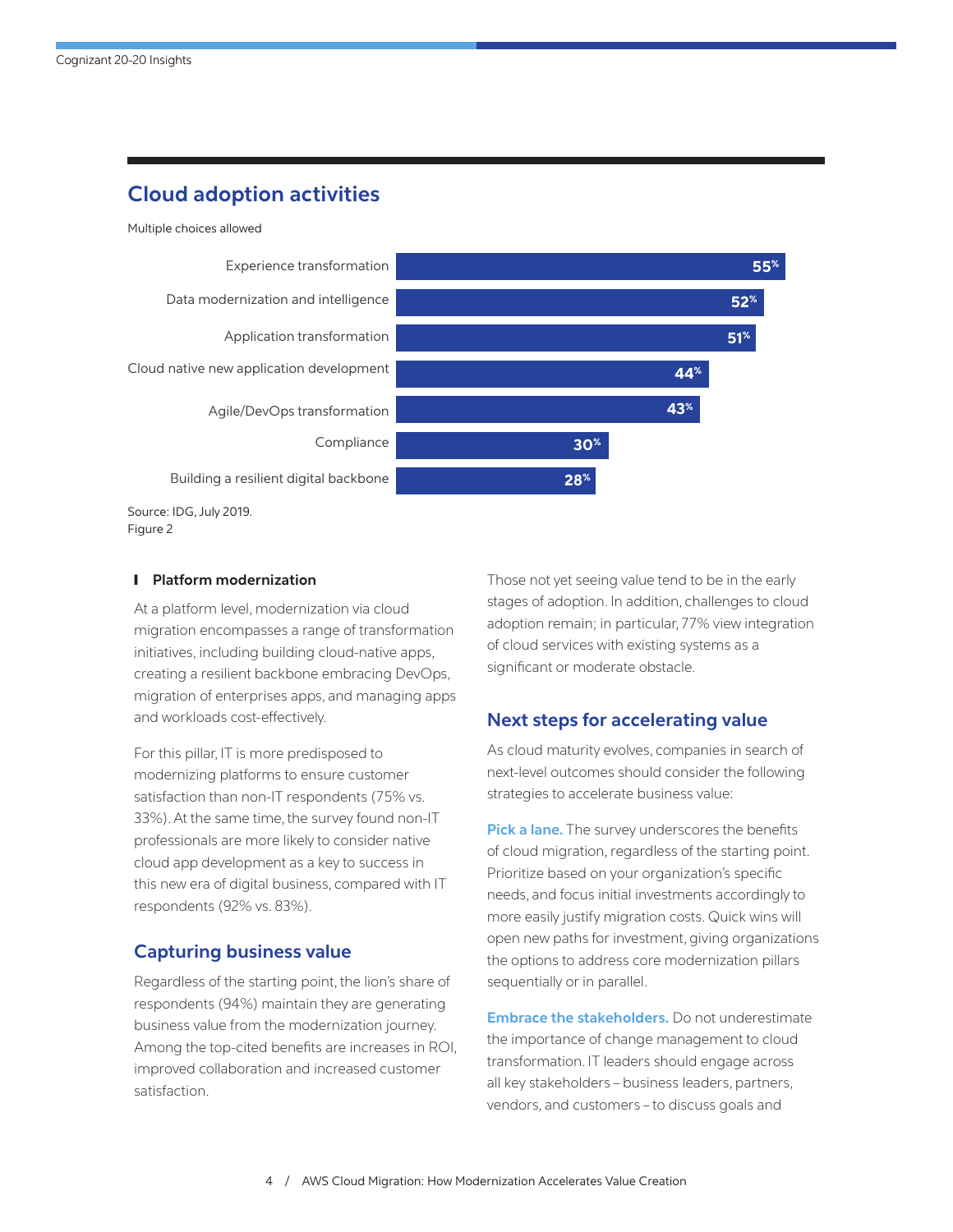identify needs, which helps establish priorities. In most cases, involving the business in deciding what to prioritize and how to approach modernization assists with making the journey faster and more efficient. A purely technical view rarely is the right approach.

## **Establish shared business outcomes and KPIs.**

Even if modernization pillars are orchestrated separately, having shared business outcomes and KPIs creates cohesion, builds consensus among stakeholders and ensures big-picture business objectives are met consistently. It's also critical to establish shared policies around security and compliance to reduce organizational risk.

#### **Enlist the right talent inside and outside the**

**organization.** Cloud migration requires new skill sets, and needs will vary, depending on the modernization pillar underway. Organizations should identify, reskill and ramp up talent acquisition in key areas, either by recruiting new hires or enlisting partners. Seek out thirdparty experts who have the ability to scale with new competencies and additional resources as migration efforts grow.

#### **Create a Cloud Center of Excellence (CCoE).**

As with most substantive technology deployments, creating a CCoE can ensure projects stay on track and learnings are shared across the organization. A CCoE is a good model for governing overall cloud strategy, and is instrumental for promoting organizational visibility and best practices for managing cloud deployments and costs.

Cloud-based modernization is proving to deliver tangible business results, but IT and business leaders can do more to extract additional value out of their investments. By embracing a strategic, integrated migration plan, organizations can move beyond foundational IT modernization and reap the rewards of a fully transformed business.

To learn more about best practices for modernizing your core IT, visit [Cognizant AWS Cloud](https://www.cognizant.com/aws-cloud).

# **How organizations generate value through modernization**



Source: IDG, July 2019. Figure 3